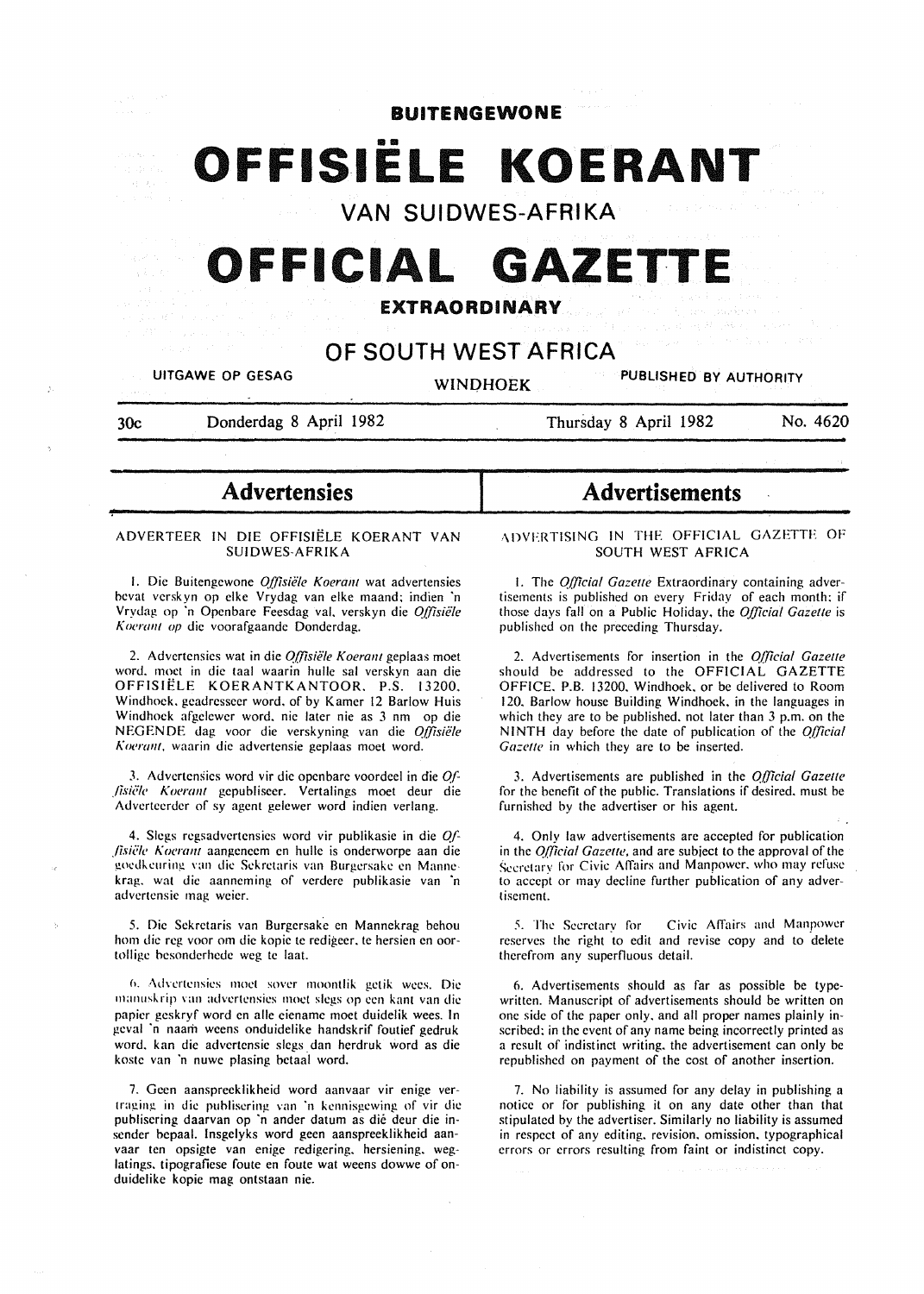8. Die insender word aanspreeklik gehou vir enige skadevergoeding en koste wat voortvloei uit enige aksie wat weens die publisering. hetsy met of sonder enige weglating. foute. onduidelikhede of in watter vorm ook al. van 'n kennisgewing teen die Administrateur-generaal ingestel word.

9. Die jaarlikse intekengeld op die *Offisiele Koerant* is R 12.50 posvry in hierdie Gebied en die Republiek van Suid-Afrika. verskrygbaar by die here Die Suidwes-Drukkery Beperk, Posbus 2196. Windhoek. Oorsese intekenaars moet posgeld vooruitbetaal. Enkel eksemplare van die *Offisiële Aoerant is* verkrygbaar van die here Die Suidwes-Drukkery Beperk. Posbus 2196. Windhoek. teen 30c per eksemplaar. Eksemplare word vir slegs twee jaar in voorraad gehou.

10. Die koste vir die plasing van kennisgewings is soos volg en is betaalbaar by wyse van tjeks. wissels. pos- of geldorders:

# **LYS VAN VASTE TARIEWE**

| Gestandaardiseerde kennisgewings                                                                                                                                                                                               | Tarief per |
|--------------------------------------------------------------------------------------------------------------------------------------------------------------------------------------------------------------------------------|------------|
|                                                                                                                                                                                                                                | plasing    |
| ง และเอล เกรจนั้นสื<br>a<br>Alamanya salah sahiji désa di k                                                                                                                                                                    | R          |
|                                                                                                                                                                                                                                | R3.25      |
| Aktes: Verlore dokumente                                                                                                                                                                                                       | 6.00       |
|                                                                                                                                                                                                                                | 5.00       |
| Boedelwettekennisgewings: Vorms J. 297, J. 295, J.                                                                                                                                                                             |            |
|                                                                                                                                                                                                                                | 2.00       |
| Derdeparty assuransie-eise om skadevergoeding<br>Insolvensiewet- en maatskappywettekennis-                                                                                                                                     | 2,50       |
| gewings: J. 28, J. 29, Vorms 1 tot 9                                                                                                                                                                                           | 4.00       |
| The AW CERT Conservation of MPLS                                                                                                                                                                                               |            |
| metal in tall design to                                                                                                                                                                                                        |            |
| L.W. $\sim$ Vorms 2 en 6 — bykomstige verkla-<br>rings volgens woordetaltabel, toegevoeg tot die                                                                                                                               |            |
|                                                                                                                                                                                                                                |            |
| basiese tarieflago, paddinas tradition, in a construction of the second state of the second state of the second state of the second state of the second state of the second state of the second state of the second state of t |            |
| Naamsverandering (vier plasings)                                                                                                                                                                                               | 25.00      |
| Naturalisasiekennisgewings (insluitende 'n her-                                                                                                                                                                                |            |
|                                                                                                                                                                                                                                | 2.00       |
| Onopgeëiste geld $\sim$ slegs in die buitengewone Of<br>fisiële Koerant, sluitingsdatum 15 Januarie (per in-                                                                                                                   |            |
| skrywing van "naam, adres en bedrag")                                                                                                                                                                                          | 0,80       |
|                                                                                                                                                                                                                                | -5.00      |
| Slumopruimingshofkennisgewings, per perseel                                                                                                                                                                                    | 4.00       |
|                                                                                                                                                                                                                                | 2.00       |
| Bugathyaday (Service 1997) Administration<br>para a construcción                                                                                                                                                               |            |
| Nie gestandaardiseerde kennisgewings                                                                                                                                                                                           |            |
|                                                                                                                                                                                                                                |            |
| Maatskappykeimisgewings?9 - 966. often the new seater each<br>interessingly group of the tract                                                                                                                                 |            |
| Kort kennisgewings: Vergaderings, besluite,                                                                                                                                                                                    |            |
| aanbod van skikking, omskepping van maat-                                                                                                                                                                                      |            |
| skappy, vrywillige likwidasies, ens.: sluiting                                                                                                                                                                                 |            |
| van oordrag van lederegisters en/of verklarings                                                                                                                                                                                | Daniel A   |
| aan dividende Treetheen Hermann herrichter                                                                                                                                                                                     | FL:00      |
| Dranklisensie kennisgewings (in buitengewone $[O]$<br>fisiële - koeranie, t.w. Junie/Tvl. Novem-                                                                                                                               |            |
|                                                                                                                                                                                                                                |            |
| ber/Kaap, Januarie/OVS., April/Natal) per<br>tweetalige aansoek                                                                                                                                                                | 7.00       |
| Verklaring van dividende met profytstate, notas in                                                                                                                                                                             |            |
| gesluit billindhiinimiden hexilindhiiden linn                                                                                                                                                                                  | 25,00      |
| Lang kennisgewings: Oordragte, veranderings met<br>betrekking tot aandele of kapitaal, aflossings.                                                                                                                             |            |
| besluite, vrywllige likwidasies                                                                                                                                                                                                | 37.00      |
| Handelsmerke in Suidwes Afrika                                                                                                                                                                                                 | 11,00      |
| Likwidateurs en ander aangesteldes se kennisge-                                                                                                                                                                                |            |
|                                                                                                                                                                                                                                | 7,00       |

8. The advertiser will be held liable for all compensation and costs arising from any action which may be instituted against the Administrator-General as a result of the publication of a notice with or without any omission. errors. lack of clarity or in any form whatsoever.

9. The subscription for the *Official Gazette* is R 12.50 per annum. post free in this Territory and the Republic of South Africa. obtainable from Messrs. The Suidwes-Drukkery Limited. P.O. Box 2196. Windhoek. Postage must be prepaid by overseas subscribers. Single copies of the *Official Gazette* may be obtained from The Suidwes-Drukkery. Limited. P.O. Box 2196. Windhoek, at the price of 30c per copy. Copies are kept in stock for only two years.

10. The charge for the insertion of notices is as follows and is payable in the form of cheques, bills. postal or money orders:

#### LIST OF FIXED TARIFF RATES

| Standardised notices<br>and the state of the state of the                                                            | Rate per       |
|----------------------------------------------------------------------------------------------------------------------|----------------|
| 计中继字程序解析                                                                                                             | insertion<br>R |
| and the contact of the contact of the contact of                                                                     |                |
|                                                                                                                      | R3.25          |
|                                                                                                                      | 6.00           |
|                                                                                                                      | 5.00           |
| Administration of Estates Acts notices: Forms J.                                                                     |                |
|                                                                                                                      | 2.00           |
| Third party insurance claims for compensation .                                                                      | 2.50           |
| Insolvency Act and Company Acts notices; J                                                                           |                |
|                                                                                                                      | 4.00           |
|                                                                                                                      |                |
| $\alpha$ , and $\alpha$ , and $\alpha$ , and $\alpha$                                                                |                |
| $N.B.$ -- Forms 2 and $6$ -- additional state-<br>ments according to word count table, added to<br>the basic tariff. |                |
| state of the first season                                                                                            |                |
| Change of name (four insertions) "manufactured<br>Naturalisation notices (including a reprint for the                | 25.00          |
|                                                                                                                      | 2.00           |
| Unclaimed moneys - only in the extraordinary                                                                         |                |
| Official Gazette, closing date 15 January (per en-                                                                   |                |
| try of "name, address and amount")                                                                                   | 0.80           |
|                                                                                                                      | 5.00           |
| Slum Clearance Court notices, per premises 22                                                                        | 4.00           |
| Lost life insurance policies                                                                                         | 2.00           |
| place the last of the second contract of the polarization of $\alpha$                                                |                |

#### Non standardised notices

Company notices:

Short notices: Meetings. resolutions. offer ot compromise. conversion of company. voluntary windings-up: closing of transfer or members· registers and/or declaration of dividends ........ 11.00 Liquor Licence notices (in extraordinary Gazettes, viz. June/Tvl. November/Cape. .lanuarv/O.F.S.. Aprii/Natall. per bilingual ;1pplication ............................................... . Declaration of dividend with profit statements, in cl11ding notL'S .......................................... . Long notices: Transfers. changes in respect of shares or capital. redemptions. resolutions. \·ohrntar~· liquidations ............................... . l'rade marks in South West Africa ................... Liquidator's and other appointees' notices ......... . 7.00 25.00 37.00 11.00 7.00

i<br>Kalendar territorium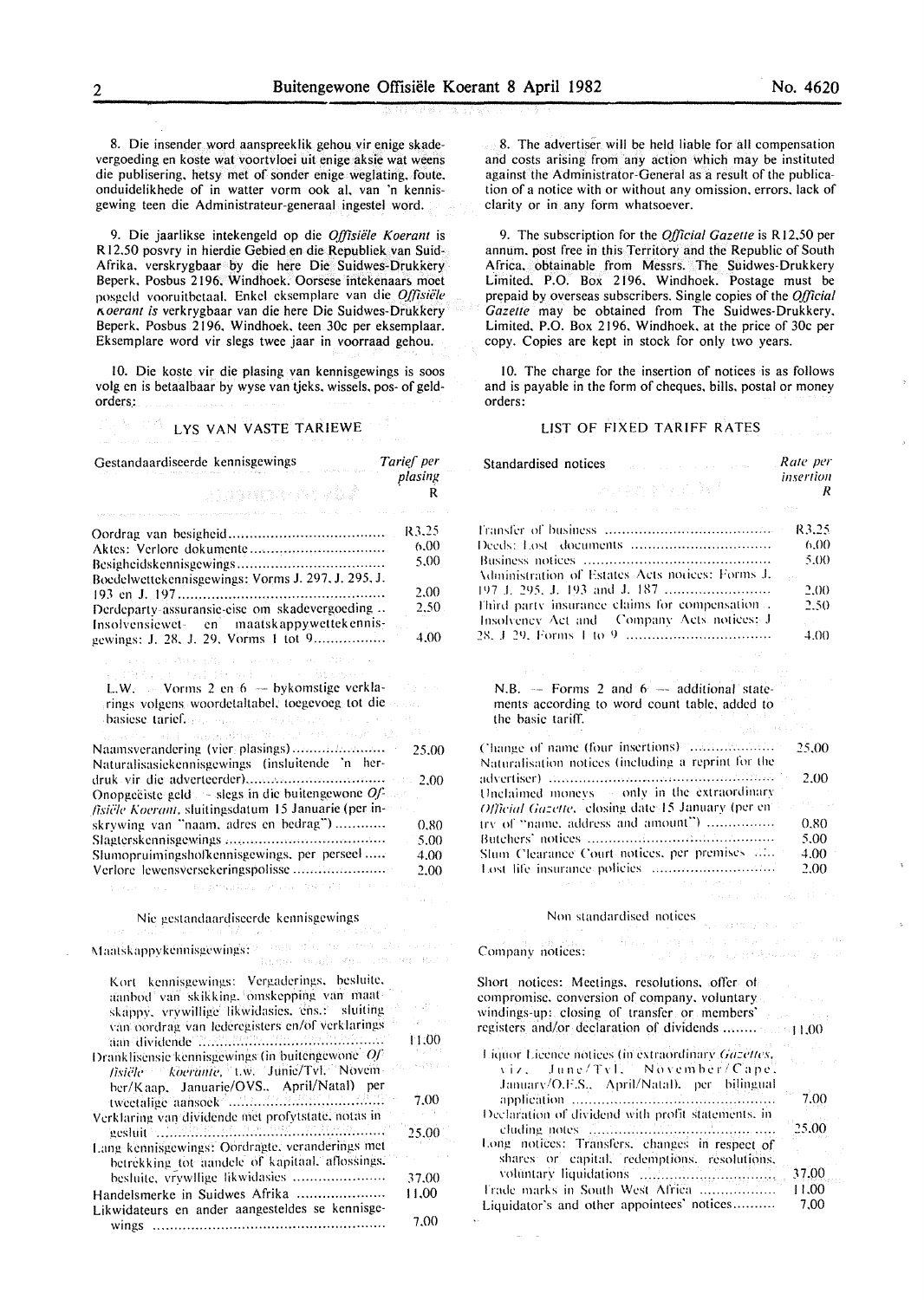Geregtelike en ander openbare verkope:

|                                        | 18.00 |
|----------------------------------------|-------|
| Openbare veilings, verkope en tenders: |       |
|                                        | 6.00  |
|                                        | 15.00 |
|                                        | 23.00 |

#### Orders van die Hof:

| Voorlopige en finale likwidasies of sekwe-    |       |
|-----------------------------------------------|-------|
|                                               | 14.00 |
| Vertalings of veranderings in kapitaal, same- |       |
| smeltings, aanbod van skikking                | 37.00 |
| Geregtelike besture, kurator bonis en soort-  |       |
|                                               | 37.00 |
|                                               | 4.00  |
| Tersydestellings en afwysings van petisies (J |       |
| $\ket{158}$                                   | 4.00  |

II. Die koste vir die plasing van advertensies. behalwe die kennisgewings wat in paragraaf 10 genoem word, is teen die tarief.van 56c per em dubbelkolom. (Gedeeltes van 'n em moet as volle cm bereken word).

12. Geen advertensie word geplaas nie tensy die koste vooruitbetaal is. Tjeks. wissels. pos- en geldorders moet aan die Sckretaris. Burgersake en Mannekrag betaalbaar gemaak word.

Such a Bearboard

#### Vorm/Forrn J 187

## UKWIDASIE- EN · **DISTRIBUSIEREKENING**  IN **BESTORWE BOEDELS WAT TER INSAE**   $L\hat{E}$

lngevolge artikel 35(5) van Wet 66 van 1965. word hierby kennis gegec dat duplikate van die likwidasie- en distribusierekenings (eerste en finale. tensy anders vermeld) in die boedels hieronder vermeld. in die kantore van die Meesters en Landdroste soos vermeld en gedurende 'n tydperk van 21 dae (of korter of Ianger *indien spesiaal vermeld)* vanaf gemelde datums of vanaf datum van publikasie hiervan. as dit later is, ter insae lê van alle persone wat daarby belang het.

lndien binne genocmdc tydperk gecn beswarc daarteen *b,y*  die betrokke Meesters ingedien word nie, gaan die eksekuteurs oor tot die uitbetalings ingevolge gemelde rekenings. worked and his first and a supervis

105 mag ethor 1894 Link Sanagary Sang in (L) Al Luning

391/81 - VAN VUUREN Sarel Carolus. Johannes Windhoek 330925 5060 008 70 Aschenbornstraat, Pionierspark. Windhoek, S.W.A. Louisa Petronelle van Vuuren Windhoek Syfrets Trust Beperk. Waalstraat 24, Kaapstad - Agente vir die Eksekuteur.

Sales in execution and other public sales:

|                                            | 18.00 |
|--------------------------------------------|-------|
| <b>Public auctions, sales and tenders:</b> |       |
|                                            | -6.00 |
|                                            |       |
|                                            |       |

Orders of the Court:

| Provisional and final liquidations or sequestra-        | 14.00 |
|---------------------------------------------------------|-------|
| Reductions or changes in capital mergers, offer         |       |
| Judicial managements, curator bonis and                 | 37.00 |
|                                                         | 37,00 |
| Supersessions and discharge of petitions (J             | 4.00  |
| 158).<br>. The probability of the probability of $4.00$ |       |

II. The charge for the insertion of advertisements other than the notices mentioned in paragraph 10 is at the rate of 56c per em double column. (Fractions of a em to be reckoned as a em).

and and sur-

12. No advertisements are inserted unless the charge is prepaid. Cheques! drafts, postal orders or money orders must be made payable to the Secretary, Civil Affairs and Manpower. The same state of the state and search

 $\mathcal{F}_{\mathcal{A}_1}$ 

المحاورين كحافظ المناور

 $\label{eq:1} \begin{array}{l} \left\langle \partial \chi_{\sigma} \right\rangle \left\langle \partial \chi_{\sigma} \right\rangle \left\langle \partial \chi_{\sigma} \right\rangle \left\langle \chi_{\sigma} \right\rangle \left\langle \chi_{\sigma} \right\rangle \left\langle \chi_{\sigma} \right\rangle \left\langle \chi_{\sigma} \right\rangle \left\langle \chi_{\sigma} \right\rangle \left\langle \chi_{\sigma} \right\rangle \right. \\ \left. \left. \left. \left( \partial \chi_{\sigma} \chi_{\sigma} \right) \right\rangle \left\langle \chi_{\sigma} \right\rangle \left\langle \chi_{\sigma} \right\rangle \left\langle \chi_{\sigma$ 

market when the common the company

**LIQUIDATION AND DISTRIBUTION ACCOUNTS IN DECEASED ESTATES LYING FOR INSPECTION** 

In terms of section 35(5) of Act 66 of 1965. notice is hereby given that copies of the liquidation and distribution accounts (first an final. *unless otherwise stated)* in the estates specified below will be open for the inspection of all persons interested therein for a period of 21 days (or shorter or longer *if specially stated*) from the date specified or from the date of publication hereof. whichever may be the later. and at the offices of the Masters and Magistrates as stated.

Should no objection thereto be lodged with the Masters concerned during the specified period. the executors will proceed to make payments in accordance with the accounts.<br>  $\mathbb{E}[\mathcal{L}(x)]$  is a constant and violation of  $\mathcal{L}(x)$  indicates  $\mathcal{L}(x)$  in the constant and only  $\mathcal{L}(x)$  is a constant and only in the constant and onl

ante sotal criscolo escreva parada. America e e la da valor algora e presal del artigua verma fecili alcaba e  $24\cdot 552322\cdot 12$ 

> 解释 计算机程序字符 医单位脑室 经公司 计模拟矩阵 计字母块 we there are denoted and can be a subsequently be a second control of the problem of the problem of the second control of the second control of the second control of the second control of the second control of the second  $\label{eq:optimal} \begin{split} \mathcal{A}_{\mathcal{C}}^{\mathcal{C}}(\mathbf{u},\mathbf{u})=\mathbf{u}_{\mathcal{C}}^{\mathcal{C}}(\mathbf{u},\mathbf{u})=\mathbf{u}_{\mathcal{C}}^{\mathcal{C}}(\mathbf{u},\mathbf{u})=\mathbf{u}_{\mathcal{C}}^{\mathcal{C}}(\mathbf{u},\mathbf{u})+\mathbf{u}_{\mathcal{C}}^{\mathcal{C}}(\mathbf{u},\mathbf{u})+\mathbf{u}_{\mathcal{C}}^{\mathcal{C}}(\mathbf{u},\mathbf{u})+\mathbf{u}_{\mathcal{C}}^{\mathcal{C}}(\math$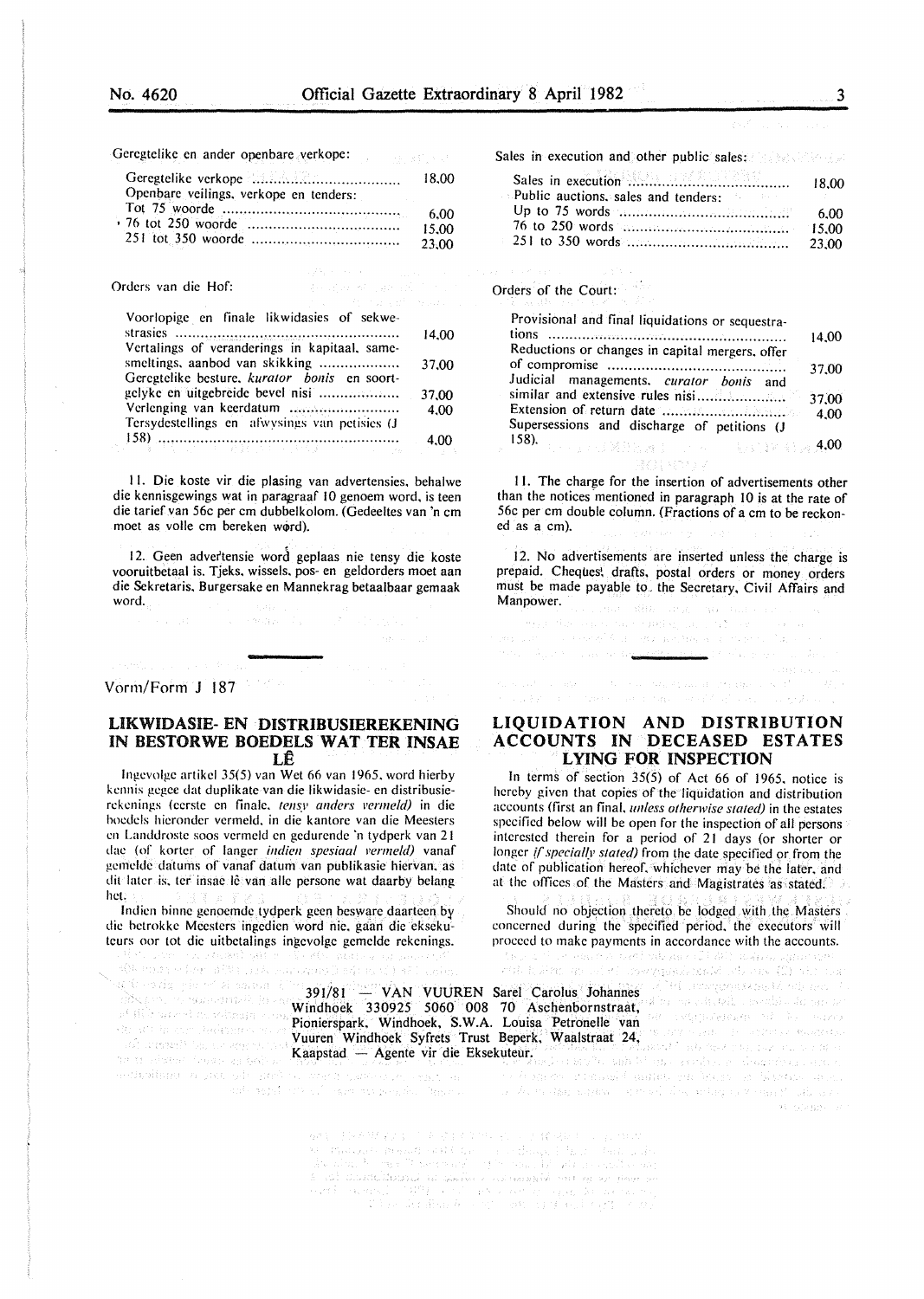Vorm/Form No. 517

# KENNISGEWING AAN KREDITEURE IN BESTORWE BOEDELS

Aile persone wat vorderinge het teen die boedels in die hylae vermeld, word versoek om sodanige vorderings binne 'n tydperk van 30 dae (of andersins soos aangedui) vanaf die datum van publikasie hiervan by die hetrokke eksekuteurs in te lewer.

## NOTICE TO CREDITORS IN DECEASED ESTATES

All persons having claims against the estates specified in the schedule, are called upon to lodge their claims with the executors concerned within a period of 30 days (or otherwise as indicated) from the date of publication hereof.

110/82 - LABUSCHAGNE Elsie Rachel 20-06-1900 000620 0003 009 Gobabis 06-02-1982 30 dae Windhoek S.W.A. Standard Bank SW A Ltd. Trustee Branch P.O. Box 2164 Windhoek 9100.

Vorm/Form 297

# KENNIS VIR VERKIESING VAN EKSEKUTEURS EN/OF VOOGDE

# VERKIESING VAN EKSEKUTEURS EN VOOGDE

Aangcsien die Boedels van die Persone vermeld in onderstaandc Bylae nie verteenwoordig is nie. word hierby deur Mcestcrs van die Hooggeregshowc van Suid-Afrika aan hclanghcbbendes kennis gegee. dat bycenkomste ten opsigte van die verskillende Boedels op die datums. tye en plekke vermeld, gehou sal word met die doel om 'n Persoon of Personc te kies vir goedkeuring deur die onderskeie Meesters as ;!eskik en bekwaam om deur hullc aangestel te word as Eksckuteurs of Voogde. na gelang van omstandighede.

In 'n stad waarin 'n Kantoor van 'n Meester is, word die hyecnkoms voor die Meester gehou en in ander plekke voor die Landdros.

L.W. -- Items aan die linkerkant met 'n \* gemerk, dui aan die vcrkiesing van 'n Voog: andersins word 'n Eksekuteur gekics.

### 86/82 - VERMAAK Petrus Jeremias Bezuidenhout Telefonis 4 Januarie 1982 16/4/82 IOvm Windhoek Meester. van die Hooggeregshof.

Vorm/Form 4

#### LIKWIDASIE-, DISTRIBUSIE KQNTRIBUSIEREKENINGS GESEKWESTREERDE BOEDELS MAATSKAPPYE IN LIKWIDASIE OF IN OF

lngevolge artikel 108 (2) van die Insolvensiewet, 1936, artikel 136 (2) van die Maatskappywet, 1926, en artikel 406 (3) van die Maatskappywet, 1973, word hierby kennis gegee dat die likwidasie-, distribusie- of kontribusierekenings in die boedels of die maatskappye, na gelang van die geval, hieronder vermeld ter insae van skuldeisers of kontribuante sal lê op die kantore van die Meesters en Landdroste daarin genoem, gedurende 'n tydperk van 14 dae, of die tydperk wat daarin vermeld is, vanaf die datum hieronder vermeld of vanaf die datum van publikasie hiervan, watter datum ok al die laaste is.

# LIQUIDATION ACCOUNTS AND PLANS OF DISTRIBUTION OR SONTRIBUTION IN SEQUESTRATED ESTATES OR COMPLANIES BEING WOUND UP

Pursuant to section 108 (2) of the Insolvency Act, 1936, section 136 (2) of the Companies Act, 1926, and section 406 (3) of the Companies Act, 1973, notice is hereby given that the liquidation account and plans of distribution or contribution in the estates or the companies mentioned below will lie open for inspection by creditors or contributories at the offices of the Masters and the Magistrates stated therein, for ' period of 14 days, of for such a period as stated therein, from the dates mentioned below or from the date of publication hereof, whichever may be the later date.

W9/81 - INSOLVENT ESTATE A J HAYWARD The First and Final Liquidations and Distribution Account At the offices of the Master of the Supreme Court. Windhoek. the offices of the Master of the Suoreme Court. Windhoek. as well as at the Magistrate's office in Grootfontein for a penod or 14 days as from 9th April 1982. Security Trust SWA (Pty) Ltd P.O. Box 3599 Windhoek 9000.

NOTICE FOR ELECTION OF EXECUTORS AND/OR TUTORS.

# ELECTION OF EXECUTORS AND TUTORS

The Estates of the Persons mentioned in the subjoined Schedule being unrepresented. interested. interested parties arc hereby given notice by Masters of the Supcreme Courts of South Africa. that meetings will be held in the several Estates at the dates. times and places specified. for the purpose of selecting some Person or Persons. for approval by the respective Masters. as fit and proper to be appointed by them as Executors or Tutors. as the case may be.

Meetings in "n town in which there is a Master's Office. will he held before the Master: elsewhere they will be held before the Magistrate.

N.B.  $-$  Items indicated by a  $*$  on the left hand side, denote the election of a Tutor: otherwise an Executor is to be elected.